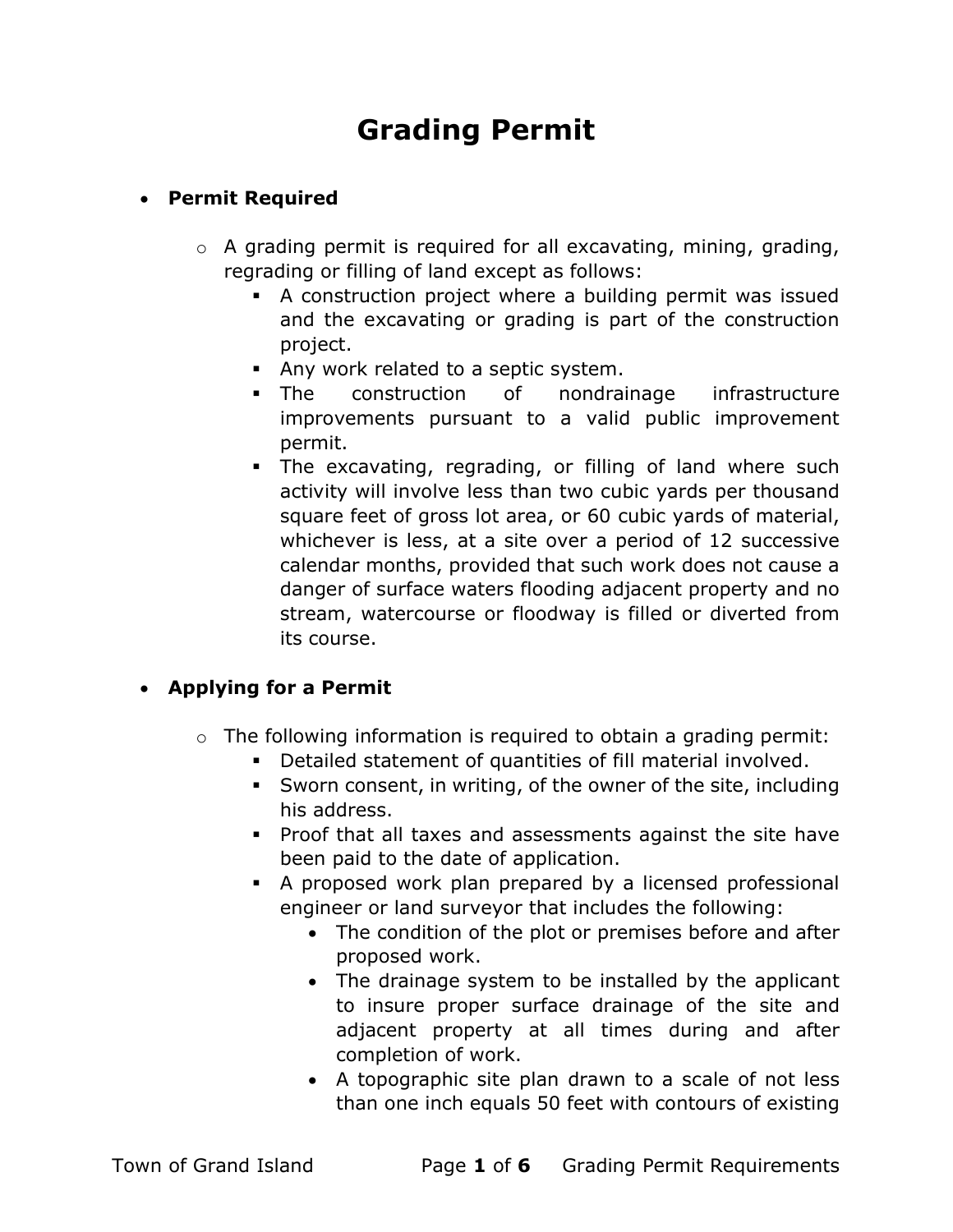ground at intervals of one foot, or spot evaluations on a fifty-foot grid, based on United States Coast and Geodetic Survey datum.

- Existing buildings and utilities.
- Lot lines and lot dimensions.
- The street or streets on which the site occupies frontage.
- Cross-sections at one-hundred-foot intervals extending from the center line of the frontage street to 25 feet beyond the property limits of the site. Such cross-sections shall indicate elevations, at intervals of 50 feet, of both existing and proposed ground surfaces.
- **Insurance Requirements:** 
	- The contractor performing the construction shall provide proof of liability insurance, working compensation, and disability insurance by providing the following:
		- o Liability Insurance:
			- **Provide a Certificate of Insurance.**
		- o Workers Compensation:
			- **Provide either Form C-105.2, Certificate** of Workers' Compensation Insurance, or
			- Form SI-12, Certificate of Workers' Compensation Self-Insurance, or
			- Form CE-200, Certificate of Attestation for New York Entities With No Employees and Certain Out of State Entities, That New York State Workers' Compensation Insurance Coverage is Not Required.
		- o Disability Benefits:
			- **Provide either Form DB-120.1, Certificate** of Disability Benefits Insurance, or
			- Form DB-155, Certificate of Disability Benefits Self-Insurance, or
			- Form CE-200, Certificate of Attestation for New York Entities With No Employees and Certain Out of State Entities, That New York State Disability Benefits Insurance Coverage is Not Required.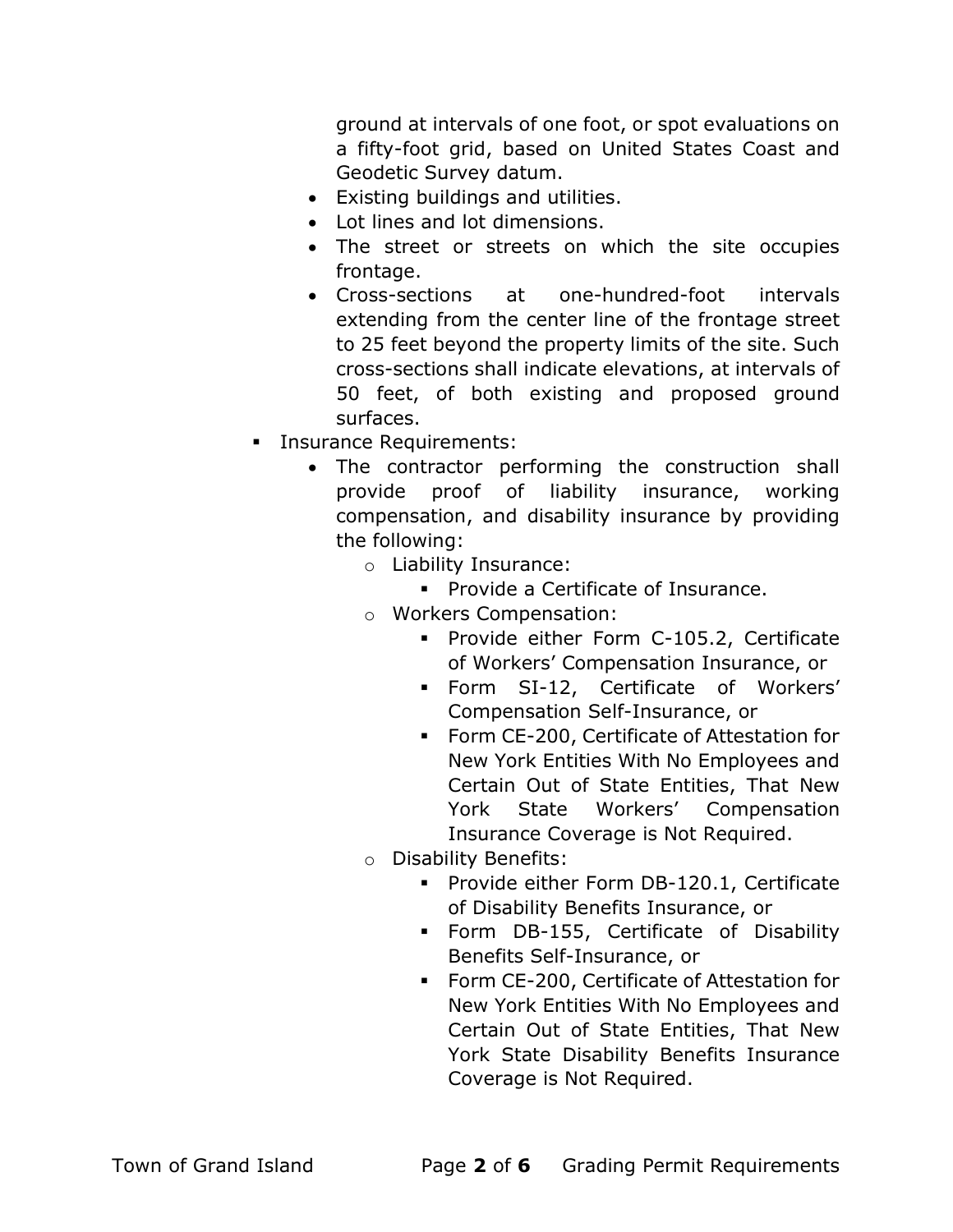- Homeowners performing the construction shall fill out an Affidavit of Exemption to Show Specific Proof of Workers' Compensation Insurance.
- o The following information may be required to obtain a grading permit:
	- **Environmental assessment form.**
	- Site plan approval from the Town Board.
	- Copies of regulatory permits.
	- **Bond.**
- $\circ$  Allow up to ten (10) working days for the permit application to be reviewed. A staff member will contact you when the permit is ready or if additional information is required.

## Fees

o Grading Permit \$150.00

## Definitions

- o CINDERS:
	- Particles not ordinarily considered fly ash or dust because of their greater size, consisting essentially of fused ash and/or unburned matter.
- o FILLING:
	- The permanent relocation to topsoil, earth, gravel or other fill from one place to another.
- o FLY ASH:
	- Particulate matter capable of being gasborne or airborne and consisting essentially of fused ash and/or burned or unburned material.
- o GRADING OR REGRADING:
	- The excavating, leveling, removing, moving or sloping of topsoil, earth, gravel or other fill.
- o SITE:
	- The premises where filling or regrading shall be performed.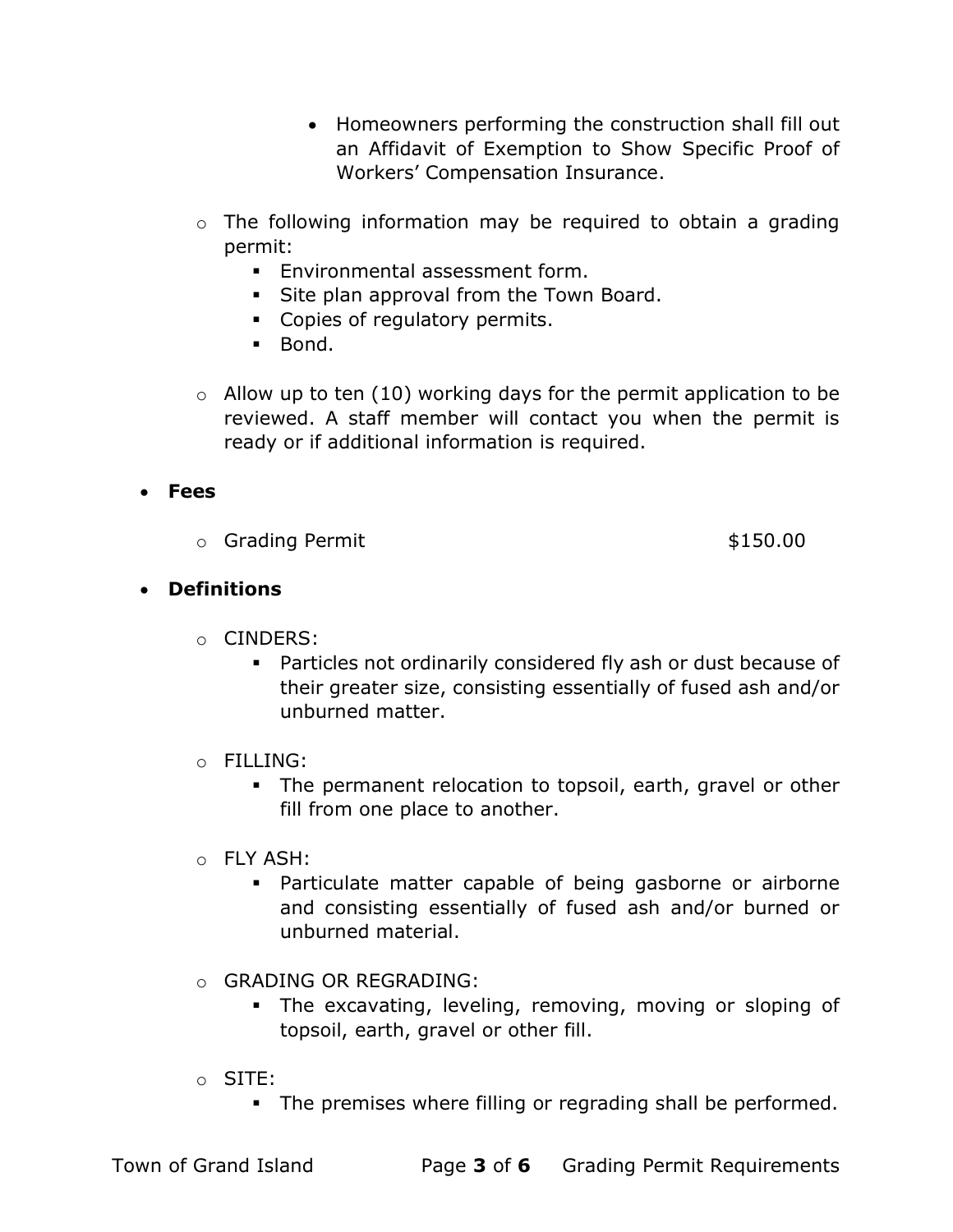- o SOLID WASTE:
	- Any garbage, refuse, sludge from a wastewater treatment plant, water supply treatment plant or air pollution control facility and other discarded materials, including solid, liquid, semisolid or contained gaseous material, resulting from industrial, commercial, mining and agricultural operations, and from community activities, but does not include solid or dissolved materials in domestic sewage, or solid or dissolved materials in irrigation return flows or industrial discharges that are point sources subject to permit under 33 U.S.C. § 1342, as amended (86 Stat. 880).

#### O START OF CONSTRUCTION:

- The date of permit issuance for new construction and substantial improvements to existing structures, provided that actual start of construction, repair, reconstruction, rehabilitation, addition placement, or other improvement is within 180 days after the date of issuance. The actual start of construction means the first placement of permanent construction of a building (including a manufactured home) on a site, such as the pouring of a slab or footings, installation of pilings or construction of columns. Permanent construction does not include land preparation (such as clearing, excavation, grading, or filling), or the installation of streets or walkways, or excavation for a basement, footings, piers or foundations, or the erection of temporary forms, or the installation of accessory buildings such as garages or sheds not occupied as dwelling units or not part of the main building. For a substantial improvement, the actual "start of construction" means the first alteration of any wall, ceiling, floor or other structural part of a building, whether or not that alteration affects the external dimensions of the building.
- O STRUCTURE:
	- Anything constructed, the use of which requires permanent or temporary location on the ground or attachment to something having permanent or temporary location on the ground, including stationary and portable carports, docks, sheds, boathouses, towers, and structures of a similar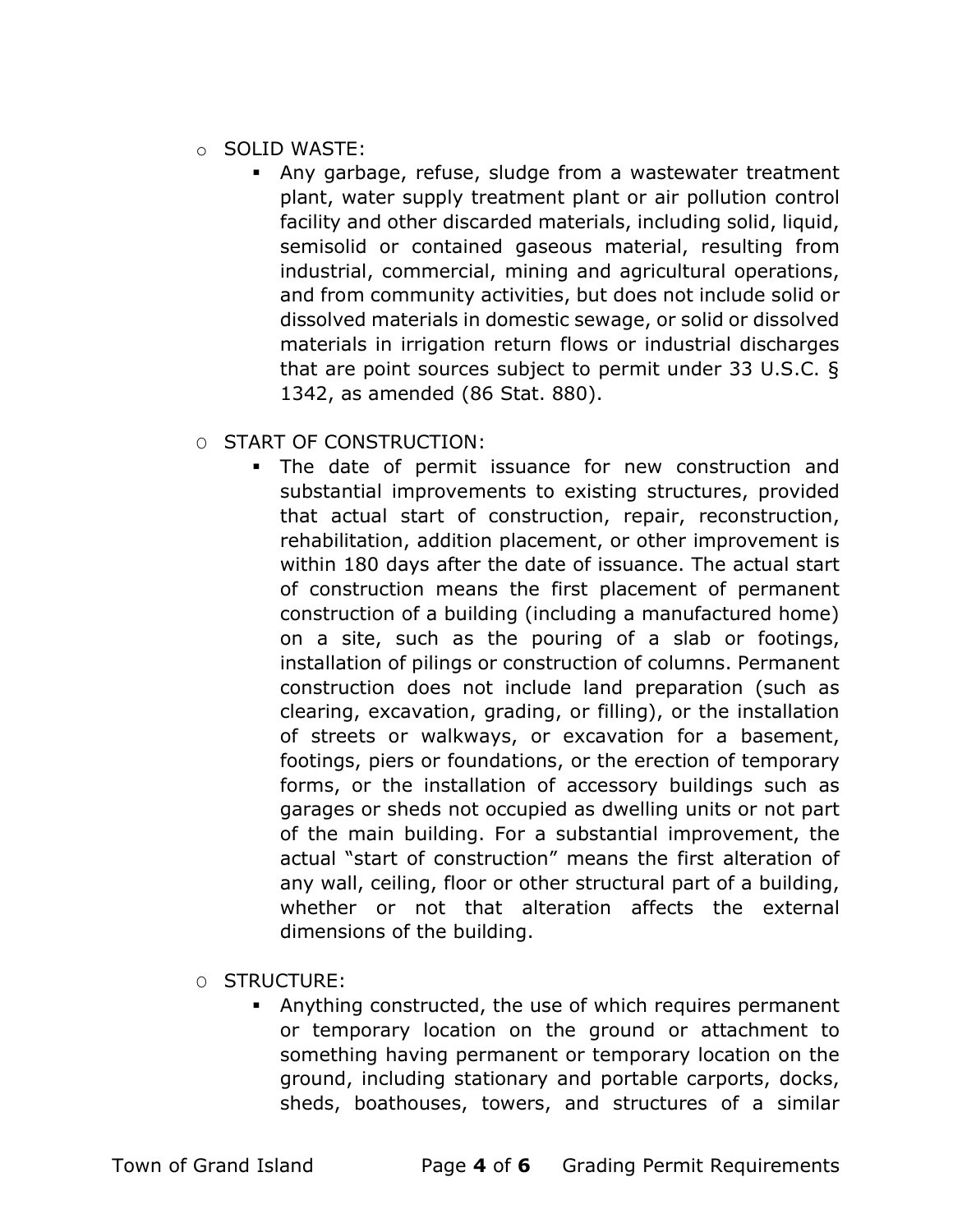nature. Also including swimming pools, both in-ground and above ground, decks, flagpoles over 20 feet in height, antennas. Excludes patios, walkways and pavements at ground level.

#### General Requirements

- o No grading permit shall be issued unless:
	- The Town Engineer determines that the proposed filling or regrading activity ensures proper surface drainage of the site and adjacent properties at all times during and after completion of the work. No grading work shall cause a danger of surface waters flooding adjacent property, and no stream, watercourse or floodway will be filled or diverted from its course. To the extent that surface waters are redirected to property adjacent to the site in violation of an approved site plan, the owner or lessee of the site shall be ordered to correct any problem caused by such redirected surface waters as the Town Engineer may require;
	- Adequate barricades are erected and maintained;
	- Adequate provisions, including the application of "dust down" or its equal, are made for the prevention of release of suspended particulate matter into the ambient air;
	- Any filling or regrading material is clean, nonburnable fill containing no garbage, refuse, offal, fly ash or any deleterious, toxic, hazardous or unwholesome matter. No material which constitutes solid waste may be used as fill;
	- An erosion/sedimentation control plan is prepared and implemented in accordance with the New York State Guidelines for Urban Erosion and Sediment Control, for filling or regrading areas of one acre or more; and
	- A revegetation plan, which includes site grading, placement of not less than four inches of topsoil, seeding, fertilization and mulching, is prepared and implemented.
	- **EPA Phase II Stormwater Requirements shall be met.**

#### • Bonds

o Before the issuance of a grading permit, the Town Board may require the applicant and/or the owner of the site to execute and file with the Town Clerk a bond, approved by the Town Board of